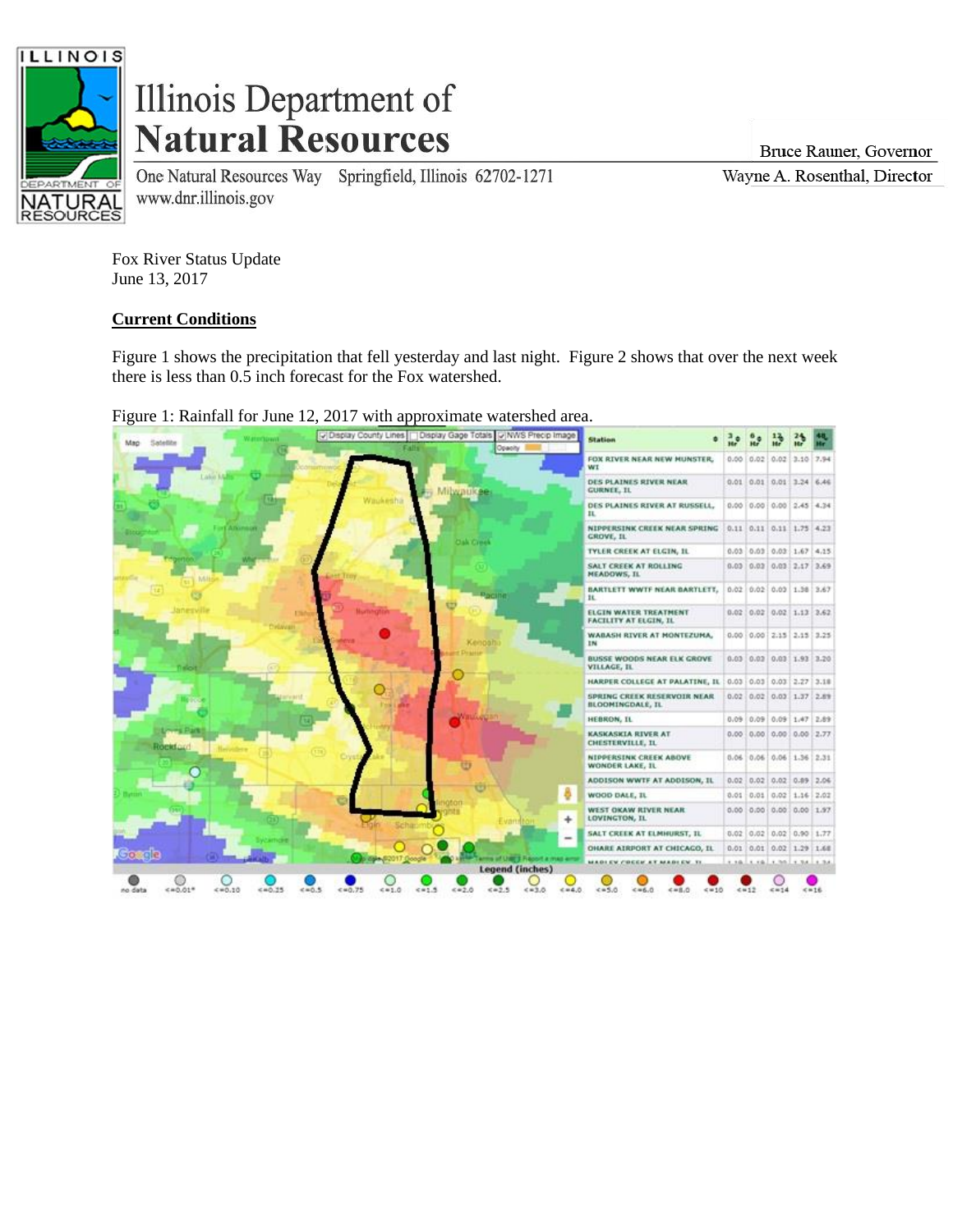Figure 2: Forecast rainfall for the next week



## **System Conditions and Operations**

The Fox River in New Munster, Wi is cresting today and is currently moving 9700 cfs toward the Chain which is anticipated to arrive in the Chain tomorrow. The current forecast is for 13,400 cfs total inflow into the system on Friday. This flow is higher than we have seen on the Chain, so our lake and river stage estimates are interpolated from our known information, but there is some uncertainty because we have nothing to compare them with. The gates at Stratton and Algonquin are open to the maximum opening to start to draw down the water before the peak gets here tomorrow.

The Fox River near New Munster, WI appears to be cresting at a stage of 17.4 feet. This water level is over 2' of the previous flood of record. The current best estimate forecast shows the following peak river/lake stages sometime in the Sunday to Monday timeframe. Flooding of this magnitude has not been seen before.

Fox Lake gage may crest over 8.2 ft The current stage is 6.01 ft. Stratton HW gage will crest over 6.0ft The current stage is 4.21 ft. Stratton TW gage may crest over 8.5 ft. The current stage is 5.15 ft.